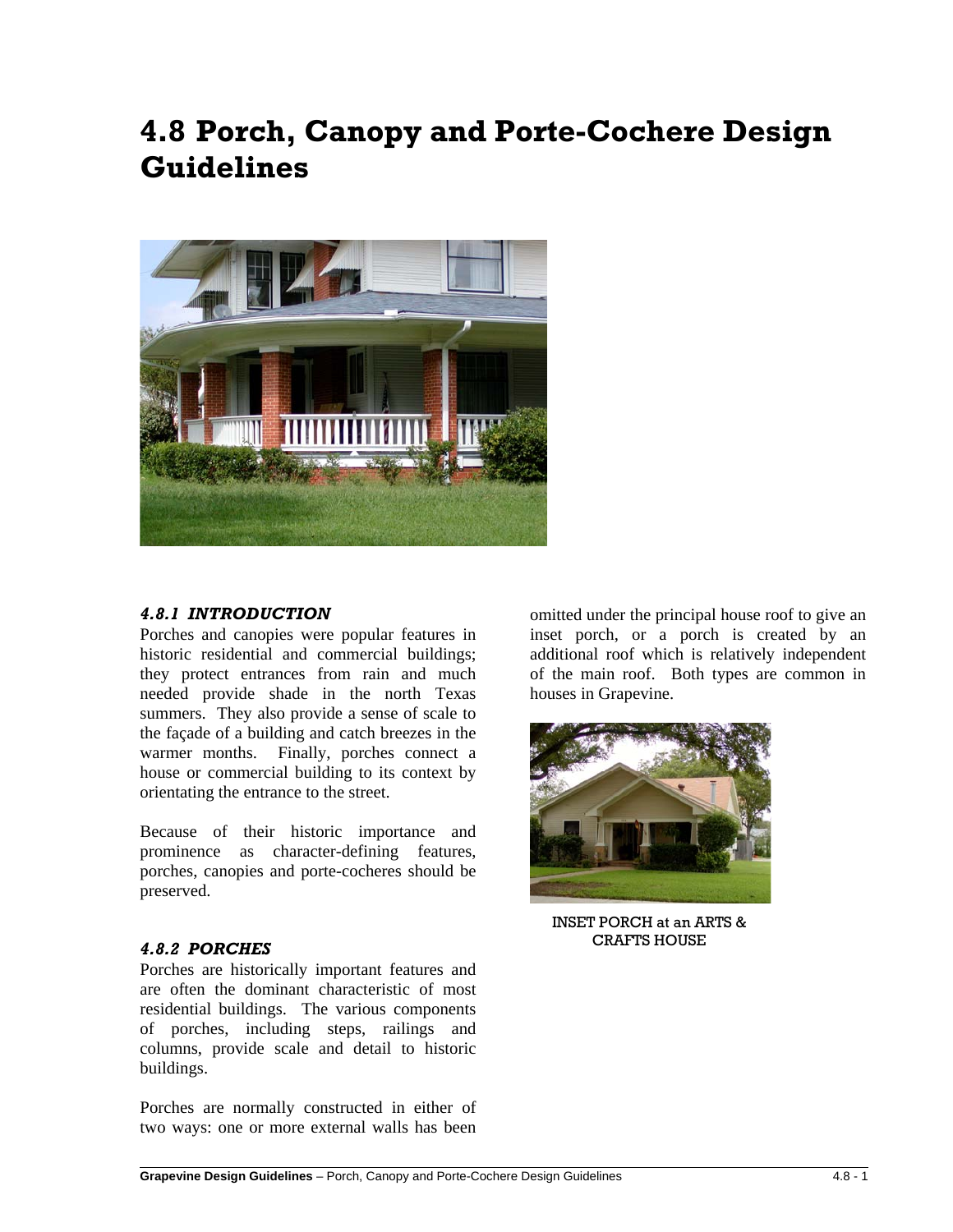

PORCH w/ SEPARATE ROOF at a FOLK VICTORIAN HOUSE

Porches come in all shapes and sizes – wide; narrow, across the entire front of the house, a small porch at the el (inside corner) of a house, or as a wrap around porch that literally 'wraps around' two adjacent facades of a house.



PORCH AT A FRONT GABLE at a CRAFTSMAN HOUSE



LARGE WRAP AROUND PORCH



SMALL WRAP AROUND PORCH at a FOLK VICTORIAN HOUSE

Because the elimination or enclosure of a front or side porch alters the character of a building significantly, it is not considered appropriate.

Creating a false historical appearance through the application of new elements and details to a porch or balcony is also considered inappropriate, as is adding a porch to a prominent elevation where none historically existed.

Reconstruction of a missing porch should be based on accurate evidence of the original configuration, placement and detail and supplemented with historic photographs that show the original porch. Research at the library, published historic documents and books, resources at the City of Grapevine, previous owners of the house and local historic organizations may be able to find or help locate historic photographs.



TWO-STORY PORCH at a NEW BUILDING

If no photographs or other documentation is available, and it is desired to rebuild a porch where there was one originally, similar houses in the neighborhood should be canvassed to determine elements that are common to most;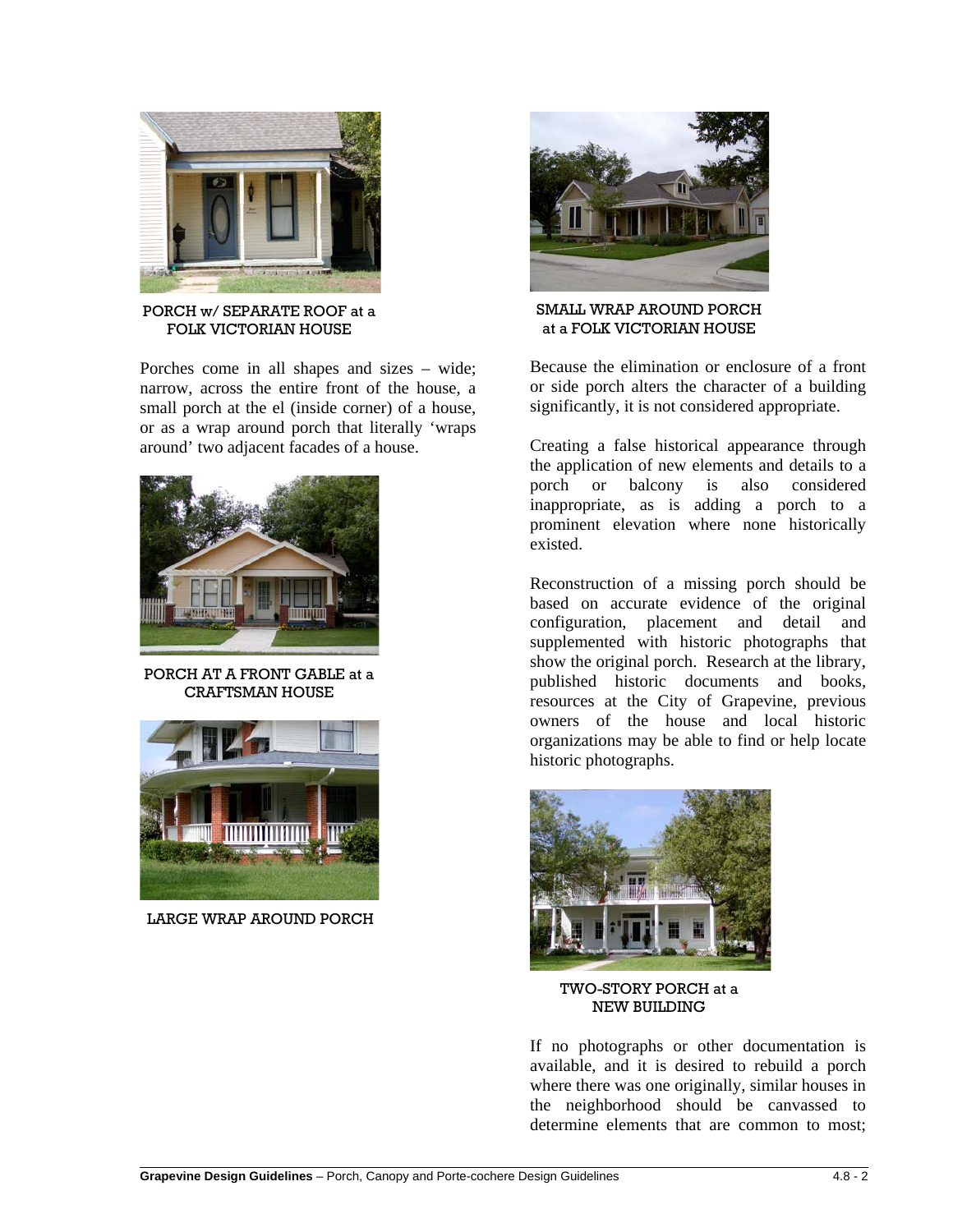these can then be incorporated into a new porch design.

#### *4.8.3 PORCH ELEMENTS – COLUMNS, RAILINGS, FLOORING, ETC.*

The various elements of a porch contribute greatly to the historic character of the porch and the house: columns, railings, column brackets, fascia or cornice mold at the porch roof and steps. Each of these elements may be simple in design (typical in Folk Victorian house), more ornate as in Queen Anne styles, or articulated and 'earthy' as in Arts & Crafts houses.

Columns at porches typically relate to the building in some manner – in the use of the same or similar materials and their details. These supporting members (piers or columns) can be wood, masonry or metal and provide rich opportunities for decorative embellishments on the façade.

Porch columns can be classical in design and extend from the porch floor to the ceiling or porch beam. They can also be of wood, turned as in turned spindles; this is typical in Queen Anne and Folk Victorian style houses and often referred to as 'posts'. Craftsman and bungalow homes typically have columns with piers – these are of brick or stone with wood half-columns on top.



BATTERED BRICK COLUMN w/ GUTTER AND DOWNSPOUT



COLUMN w/ BRICK PIER and WOOD COLUMN ABOVE

Unless it was historically used on a structure, wrought iron or metal pipe is inappropriate for porch columns and should not be used.

When porches are elevated above the adjacent yard or lawn area, a railing or low wall, usually with an open framework to admit breezes, is provided for safety. These railings or walls are typically constructed of wood, but can be constructed of masonry when the house has a full or partial brick exterior, either in brick veneer or load-baring construction. In other houses, these railings are typically wood; they often vary in materials, height, details, and color and are individual to each house.

The spacing and height of railing balusters is important to the character of the house; these were typically spaced closely together and the railings were relatively low (less than 30" high). The proportion of replacement or replicated balusters should match the original house.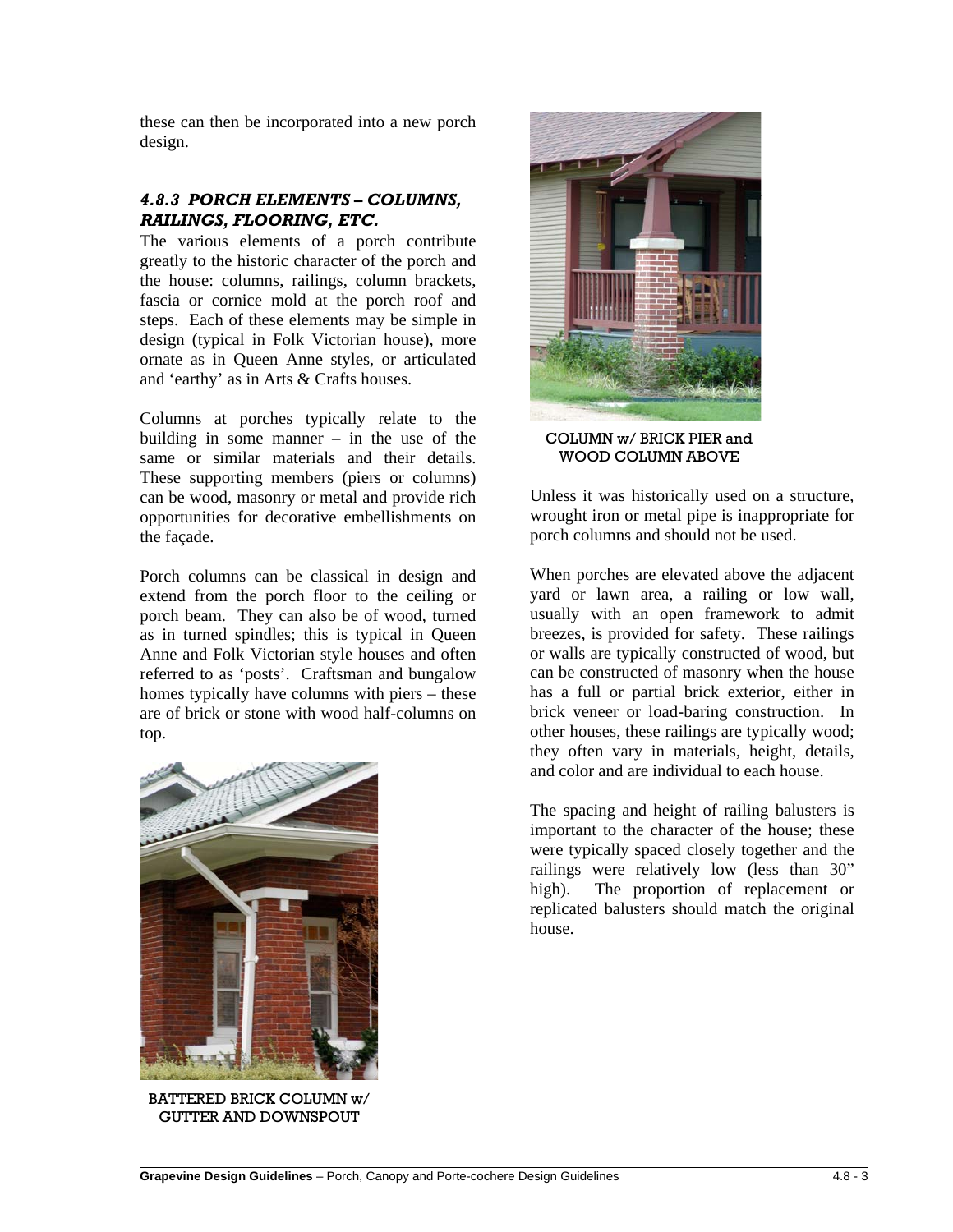

WOOD PORCH RAILING w/ ORNAMENTATION IN CENTER OF EACH BAY



WOOD TURNED BALUSTERS IN A QUEEN ANNE HOUSE



COLUMN BRACKET

Porch flooring should closely match the original tongue-and-grove wood flooring dimensions. Do not use over-sized boards (2" thick) for porch floors;  $\frac{3}{4}$ " to 1" thick tongueand-grove boards are generally appropriate.

A maximum gap of 1/16" should be left between boards to allow for expansion.

Do not cover original porch floors of wood or concrete with carpet, or other surface material.

# *4.8.4 CANOPIES*

A canopy is a projecting roof structure that shelters an entrance to a building; these occur at commercial buildings in Grapevine's Main Street, and provided protection from the weather to customers of the commercial building. More importantly, canopies also provided shade in the summer over the retail windows and storefronts, encouraging customers to window shop in a somewhat cooler environment.

Like porches in residential buildings, canopies are historically important features and are often the dominant characteristic of a commercial building.

Canopies can be quite simple in design and made of sheet metal, pressed metal, wood or other materials.



CANOPY (OR AWNING) OF CORRAGATED OR 'ROLLED' METAL w/ LIGHTWEIGHT METAL FRAME

Canopies come in all shapes and sizes – they typically project from the building and are supported by metal rods, chains, wires, but occasionally are supported by wood or metal columns. They also typically extend across the entire building façade but occasionally extend just over the building entry.

Because the elimination of a historic canopy alters the character of a building significantly, this is not considered appropriate or permitted.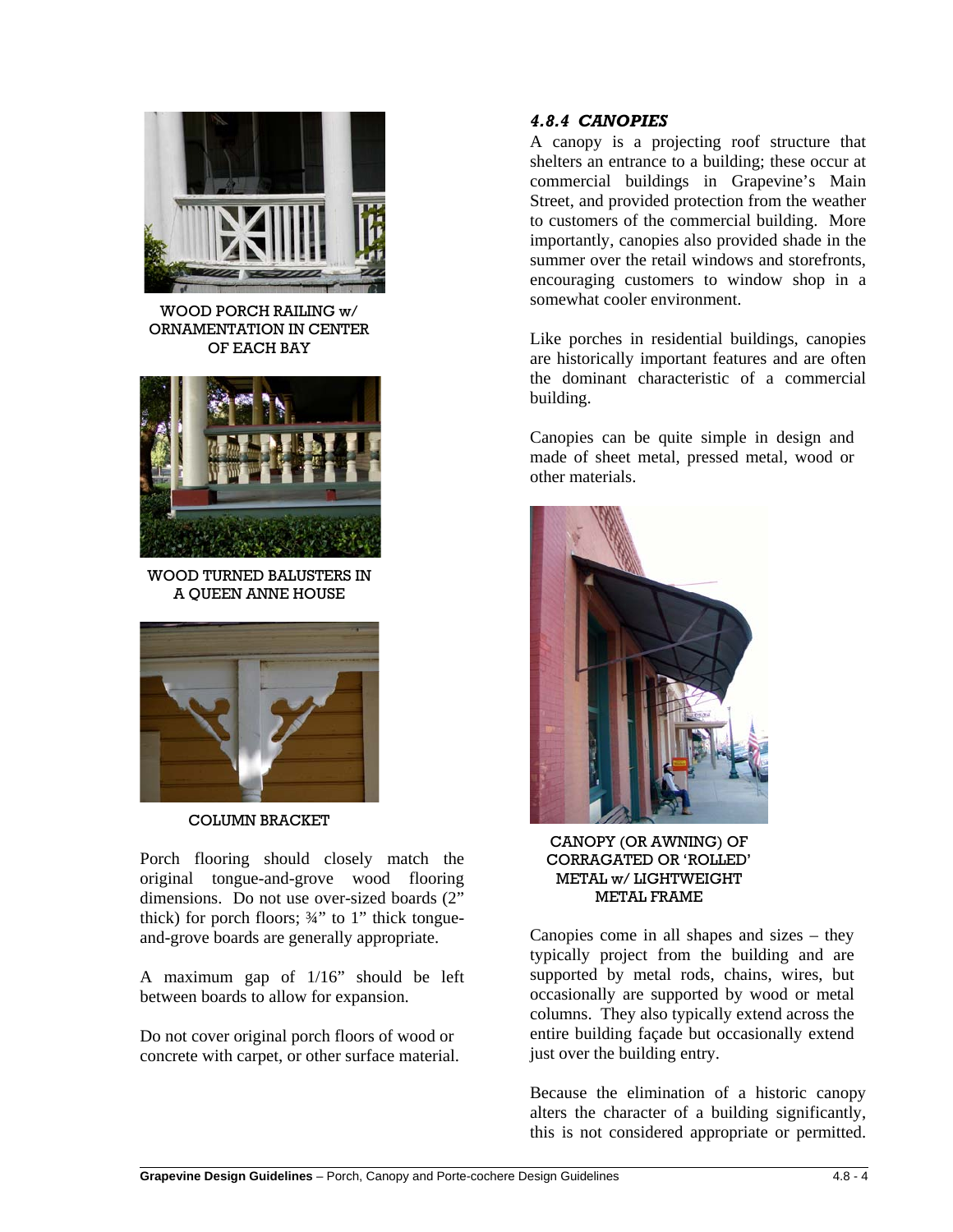And application of new elements and details to a canopy to 'dress it up' is also considered inappropriate, as is adding a canopy to a building where none historically existed.



METAL CANOPY



CANOPY W/ COLUMNS

Reconstruction of a missing canopy should be based on accurate evidence of the original configuration, placement and detail and supplemented with historic photographs that show the original canopy. Research at the library, published historic documents and books, resources at the City of Grapevine, previous owners of the building and local historic organizations may be able to find or help locate historic photographs.

## *4.8.5 PORTE COCHERES*

A Porte-cochere is a covered area over a driveway at a building entrance; this is typically used for vehicular parking at a house.



PORTE COCHERE AT A HOUSE

Porte-cocheres are historically important features and are a dominant characteristic of those residential buildings where they occur. The various components of porte-cocheres, including roof, columns, railings and steps, provide scale and detail to historic buildings similar to those elements at porches.

Porte-cocheres are typically an extension of a porch roof, and create an independent massing to a house.

Because the elimination or enclosure of a portecochere alters the character of a building significantly, it is not considered appropriate.

Creating a false historical appearance through the application of new elements and details to a porter-cochere is also considered inappropriate, as is adding a porte-cochere a building where none historically existed.

As with a porch, reconstruction of a missing porte-cochere should be based on accurate evidence of the original configuration, placement and detail and supplemented with historic photographs that show the original porte-cochere. Research at the library, published historic documents and books, resources at the City of Grapevine, previous owners of the house and local historic organizations may be able to find or help locate historic photographs.